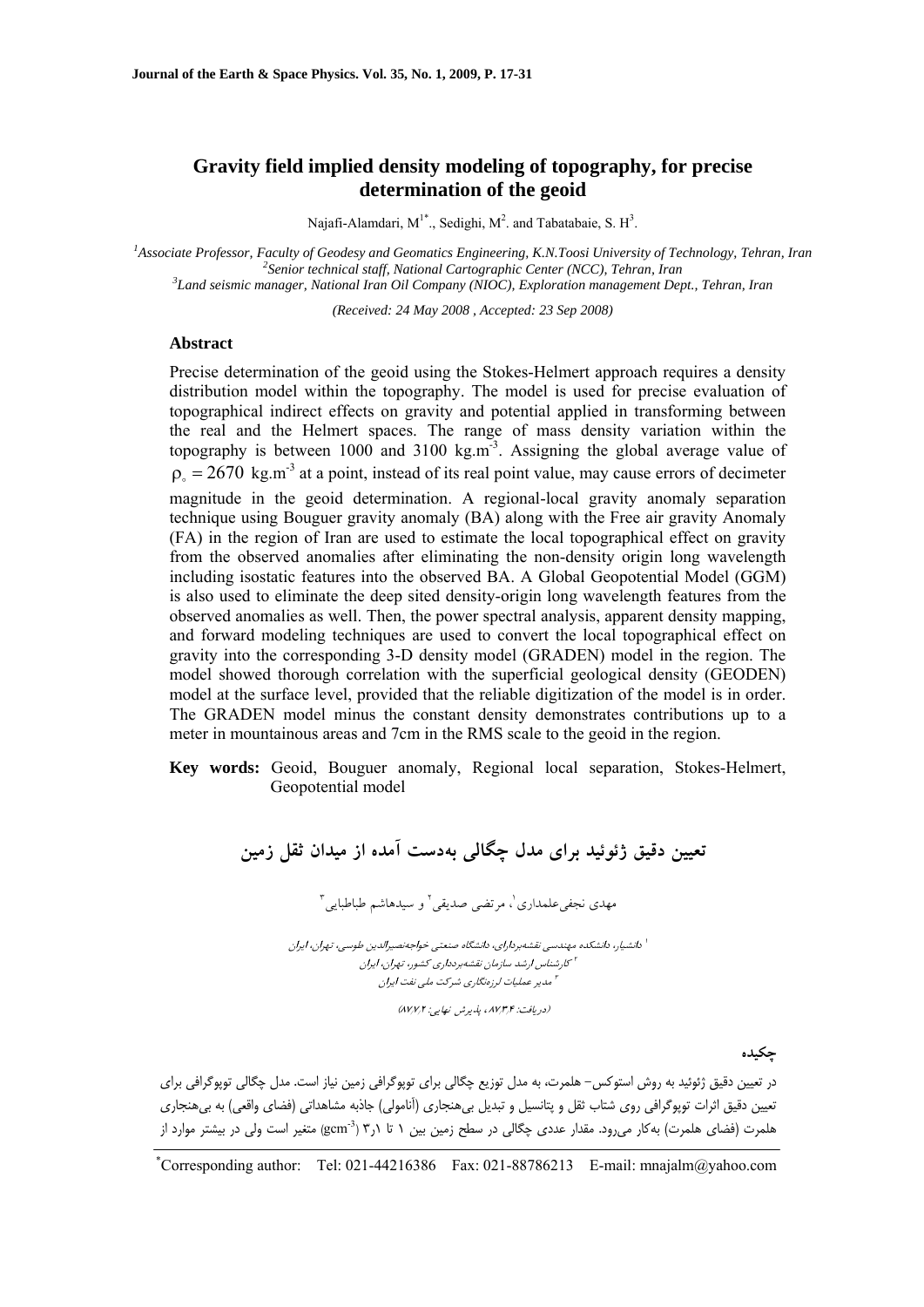مقدار متوسط 2/67 گرم بر سانتيمتر مكعب براي تعيين ژئوئيد مورد قرار ميگيرد كه موجب خطا در محاسبه ارتفاع ژئوئيد در حدود دسيمتر ميشود.

براي تعيين چگالي توپوگرافي، ابتدا اثرات طول موجهاي بلند موجود در بيهنجاري جاذبه بوگه ناشي از بيهنجاريهاي چگالي واقع در اعماق و ديگر اثرات طول موج بلند نظير اثر ايزوستاسي و لايههاي سبك با گستره وسيع احتمالي در منتل بالايي و عوارض سبك ساختارهاي زمينشناسي با گستره وسيع احتمالي منطقهاي را با استفاده از مفاهيم فيزيكي و در مقايسه بيهنجاري جاذبه بوگه با بيهنجاري جاذبه هواي آزاد در منطقه حذف ميكنيم و سپس با استفاده از مدلهاي جهاني ژئوپتانسيل، بيهنجاري باقيمانده محلي را جدا ميسازيم. با استفاده از آناليز طيفي و بهكارگيري فيلترهاي متفاوت، اين جداسازي را ادامه ميدهيم و آناموليهاي جدا شده را منتسب به اعماق متفاوت نسبت ميدهيم و مدل سهبعدي پوسته (تا عمق حدود 20 كيلومتر) را ايجاد ميكنيم. در روندي تكراري و با كمك روش معكوس، مدل چگالي را تصحيح ميكنيم، يعني مقدار تفاوت جواب مدل با مشاهدات را به حد قابل قبولي كاهش مى دهيم.

ميزان اثر بيهنجاري چگالي در ارتفاع ژئوئيد حداقل و حداكثر -73 و 103 سانتيمتر با انحراف معيار و RMS به ترتيب 7 و 8 سانتيمتر است. با توجه به اعداد بهدست آمده ميتوان نتيجه گرفت كه براي تعيين ژئوئيد دقيق اطلاع از ميزان چگالي واقعي توپوگرافي لازم است.

**واژههاي كليدي:** ژئوئيد، روش استوكس- هلمرت، بيهنجاري بوگه، مدلهاي جهاني ژئوپتانسيل، جداسازي بيهنجاري جاذبه، مدلسازي سهبعدي چگالي

# **1 INTRODUCTION**

Precise determination of the geoid requires the density of topography above the geoid to be known. In the Stokes-Helmert method, (Vaníček and Martinec, 1994; Martinec, 1998; Vaníček et al. 1999), however, it is argued that a knowledge of topographical density variation in the lateral direction good to about 5 percent is enough to compute a geoid accurate to a few centimeters. There have been several attempts on evaluating the contribution of lateral mass density anomaly contrast (into the topography) towards the geoidal height by, e.g., Tziavos et al. (1996); Kuhn (2001); Huang et al. (2001); Tziavos and Featherstone (2001). They showed that the contribution or the total effect of the lateral mass density distribution reaches up to 5 centimeters or more in Australia and in the Canadian Rocky Mountains. The effect of lateral mass density anomaly contrast on the gravity itself could reach up to +/-10 mGal on average (Huang et al. 2001; Tziavos and Featherstone, 2001).

A conceivable source of information to investigate the mass density contents of topography is in the near surface gravity field of the Earth. A reliable global solution of gravity potential field known as a Global Geopotential Model (GGM), e.g., EGM96 and EIGEN models, (Lemoine et al. (1998); http://www.gfz-potsdam. de/pb1/op/grace/results/), derived from geodetic satellites orbit analysis, could be used to determine the long wavelengths features of the gravity field emanating from the deep sited

density anomalies inside the Earth. The model is expressed in a finite series of spherical harmonics. The series is terminated to a certain degree and order harmonic terms. Hence, it could provide only the long wavelength information of the gravity field either of density or non-density origins. A GGM could be used to develop long wavelength Bouguer gravity Anomaly (BA) up to a selected harmonic (cutoff) degree for a region. For this, the long wavelength topographical effect on potential derived from a Digital Topographical Model (DTM) developed into the long wavelength spherical harmonics has to be subtracted from the GGM (Vaníček et al. 1995). The so determined BA would contain only the long wavelength features of the anomaly, i.e., the features containing information from deep sited density anomalies and any other long wavelength features produced by sources such as, e.g., broad low density upper mantel, isostatic equilibrium of the crust, subsurface broad features density anomalies, etc. It is worth mentioning here that, the long wavelength features of BA derived from GGM and DTM are more reliable than those determined by local or regional surveyed gravity data, i.e., the observed BA on the surface of the earth in a region are reliable only on the short wavelengths. Hence, the short wavelengths isolated (filtered) from the observed data by a GGM considering the reasonable cutoff degree in the GGM would provide the reliable short wavelengths of the anomaly.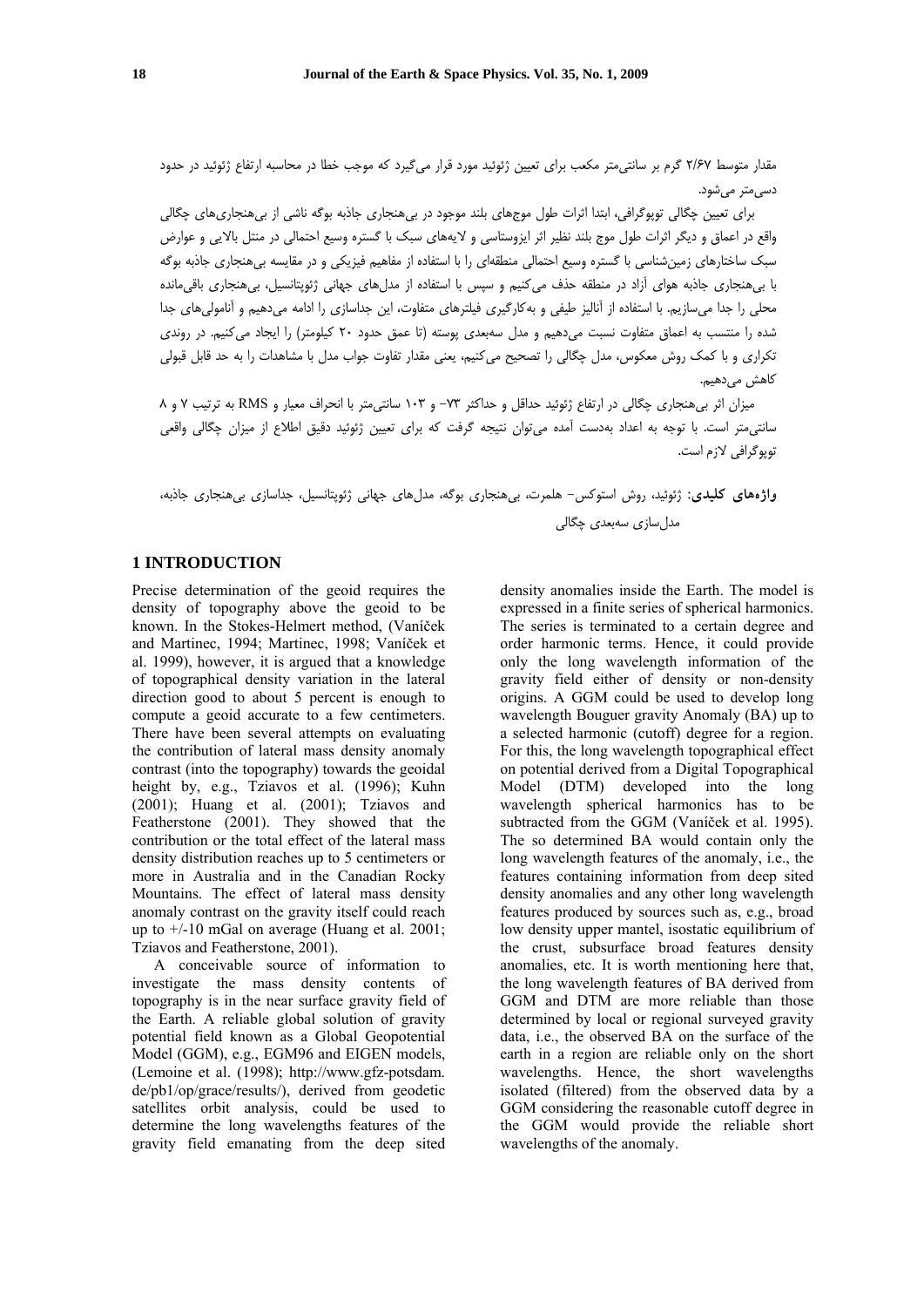# **2 INTERPREATION OF BOUGURE ANOMALY**

The BA by its standard definition can be interpreted as an anomaly representing an "Earth" with no topography above the geoid. In the standard approach of constructing a BA model, the gravity attraction of only a model topography with the average and constant density of  $\rho = 2670 \text{ kg.m}^{-3}$ , is computationally removed from the observed gravity, leaving a BA sensitive not only to the density anomaly underneath the geoid but to the removed real lateral density anomaly distribution above the geoid as well. Computationally removing the topography above the geoid violates the isostatic equilibrium of the crust in the gravity field of the Earth. The violation is then reflected in the so constructed BA. Hence, in addition to above mentioned variations, the BA would also be affected by the isostasy either of Airy or Pratt shapes in a region. Since the isostasy varies regionally, the effect on the BA would also be of a regional extent too, i.e., the BA is systematically negative in mountainous regions and positive over seas. Contrary to this, in constructing Free Air gravity Anomaly (FA) the topography is not touched, i.e., the isostatic equilibrium of the crust is not violated, hence, the anomaly is not affected by the isostasy any way. In places where the FA are zero or close to zero the isostatic equilibrium of the crust is complete and its gravitational effect is seen in the BA of the same places. Subba Rao (1996) introduced the zero free air anomaly concept to estimate the effect of isostasy in the BA. There may also be another effect of regional extent and mostly negative on BA arising from a possible broad low density upper mantel (Singh et al. 2003 and Mishra et al. 2004). There may be also some irregularities in BA as well. For instance, a vast subsurface located geological formation of low density could cause a long wavelength negative component in BA (Singh et al. 2003). There are other sources affecting BA in a similar fashion making the density interpretation non-unique, i.e., many distributions of density anomalies at different depths can be used to describe the same gravity anomaly.

Other than those mentioned above, there is however a physical fact that the deep sited density anomalies contribute towards the long wavelength part of BA and subsurface density anomalies contribute towards the short wavelength part of BA. There is, however, an approximate relation between the depth of density anomaly and the corresponding wave number in the BA spectrum is given by Featherstone (1997) as

$$
Z_n = \frac{R}{n-1},\tag{1}
$$

where  $Z_n$  is the depth, *n* is the wave number, and R is the mean radius of the Earth.

#### **3 LOCAL BOUGUER GRAVITY ANOMALY PREDICTION**

For the local (characteristically short wavelengths) gravity anomaly estimation in a region, the observed BAs have to be cleaned for the long wavelength effects of either density origin or the others mentioned in the preceding section. The BAs are first corrected for the two well known and possibly existing long wavelengths effects, usually arising with minus signs, i.e., the effects originated from a) broad low density upper mantel b) isostatic shape of the crust.

The first effect exists also in the FA model of the region, while the FA does not contain the second effect as was explained in the introduction. Considering the model anomalies BA and FA determined at a point P on the earth as

$$
FA(P) = g_P - \left(\frac{\partial g}{\partial H}\right)^{FA} H^O - \gamma_0, \qquad (2)
$$

$$
BA(P) = g_P - \left(\frac{\partial g}{\partial H}\right)^{BA} H^O - \gamma_0, \qquad (3)
$$

where  $g_p$  is the observed gravity at a point P,  $\gamma_0$ is the normal gravity on the normal ellipsoid,

 $\mathrm{g}\, \Upsilon^\mathrm{FA}$ H  $\left( \partial g \right)$  $\left(\frac{\partial B}{\partial H}\right)$  and  $\mathrm{g}\left.\right>^{\mathrm{BA}}$ H  $\left( \partial g \right)$  $\left(\frac{\sigma}{\partial H}\right)$  are the vertical gradient

of gravity in the FA and BA models respectively,

 $H<sup>o</sup>$  is the orthometric height of the point P. The vertical gradient of gravity in the BA model is itself the sum of two gradients of FA and the topographical gradient as

$$
\left(\frac{\partial g}{\partial H}\right)^{BA} = \left(\frac{\partial g}{\partial H}\right)^{FA} + \left(\frac{\partial g}{\partial H}\right)^{T}.
$$
 (4)

Substituting equation (4) into equation (3) and comparing the resulting equation with Equation (2) yields

$$
BA(P) - FA(P) = -\left(\frac{\partial g}{\partial H}\right)^{T} H^{O} = -\delta g^{T}(P).
$$
\n(5)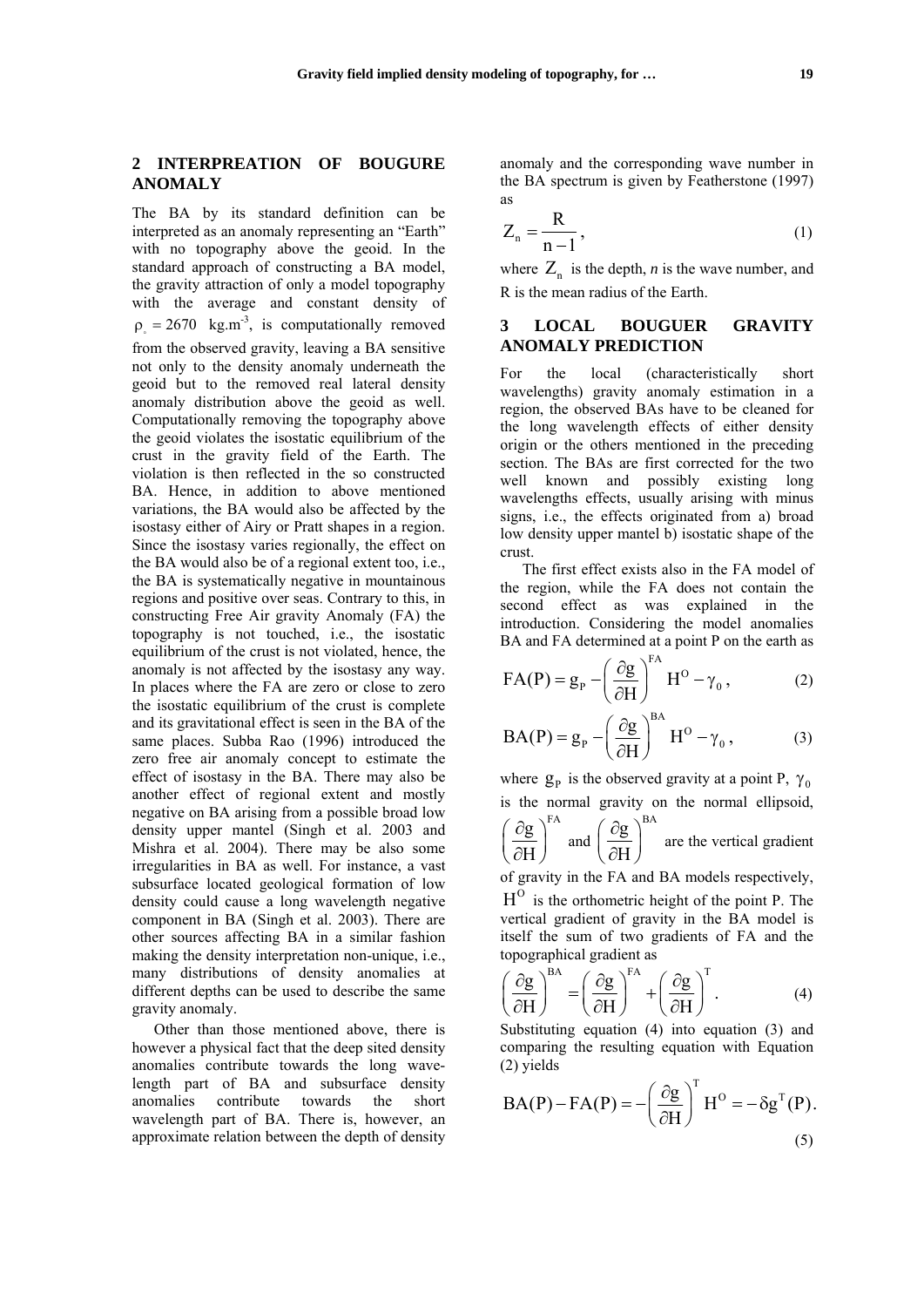where  $\delta g^{T}(P)$  is the gravitational attraction of topography evaluated at the point P. On the mountains,  $\delta g^T$  attains positive values. Then the minus sign on the right hand side of equation (5) does confirm the negative isostatic bias of the BA in the mountainous region. Differencing the two anomalies (equation 5) in a region, does automatically eliminate the first effect if it exists, but the second effect (the isostatic effect) remains untouched since the FA is not affected by the isostasy. The isostatic effect is true and available in BA where FA is already zero (Subba Rao, 1996). A low degree 2-D algebraic surface is fitted (in the least-squares sense) to the BAs at the points with zero FA in a region to approximate the isostatic effect. Calling the surface or the model by ISOSTA, one can then remove the isostatic effect together with the first effect from the observed BAs at the point P through

$$
BAR(P) = BA(P) - FA(P) - ISOSTA(P),
$$
\n(6)

where BAR(P) is the remainder or the residual BA after the two long wavelength effects are removed. Now, the BAR(P) obtained from equation (6) after it is multiplied by minus sign will be the anomaly indicating the residual gravity effect of topography:

$$
\delta g^{T}(\text{residual}) = -BAR. \tag{7}
$$

The residual anomaly still contains both long and short wavelength components of only the density origin due to the regional (deep sited) and local (subsurface) density anomalies inside the topography. Figure 1 shows the map of complete BA in Iran. By the complete BA it we mean that both the Bouguer plate and the roughness effects of topography on gravity, i.e.,  $\delta g^{T}(P)$ , have been considered using equation (3.33) in Martinec (1998). The BAs shown in the figure are based on the gravity observations by the National Cartographic Center of Iran (NCC), National Iran Oil Company (NIOC) and all gravity data available from BGI (Bureau Gravimetrique Internationale) in the region and also  $30'' \times 30''$ SRTM (Shuttle Radar Topography Mission), (http://edcsns17. usgs.gov/srtmbil/index.html) digital terrain model of topography. Figure 2 is the map of  $BA(P) - FA(P)$ , equation (5), in Iran. Figure 3 shows the map of ISOSTA determined as was explained above. In the ISOSTA map, i.e., the regional component of BA, it can be seen that the isostatic equilibrium has already taken place under the Zagros Mountain chain (North-West to South direction) while only a little or no equilibrium has yet occurred in the geological time under the Alborz mountain chain (West-East direction). Figure 4 shows the map of  $\delta g^T$  (residual), equation (7), in Iran.



**Figure 1.** The map of complete BA in Iran*.*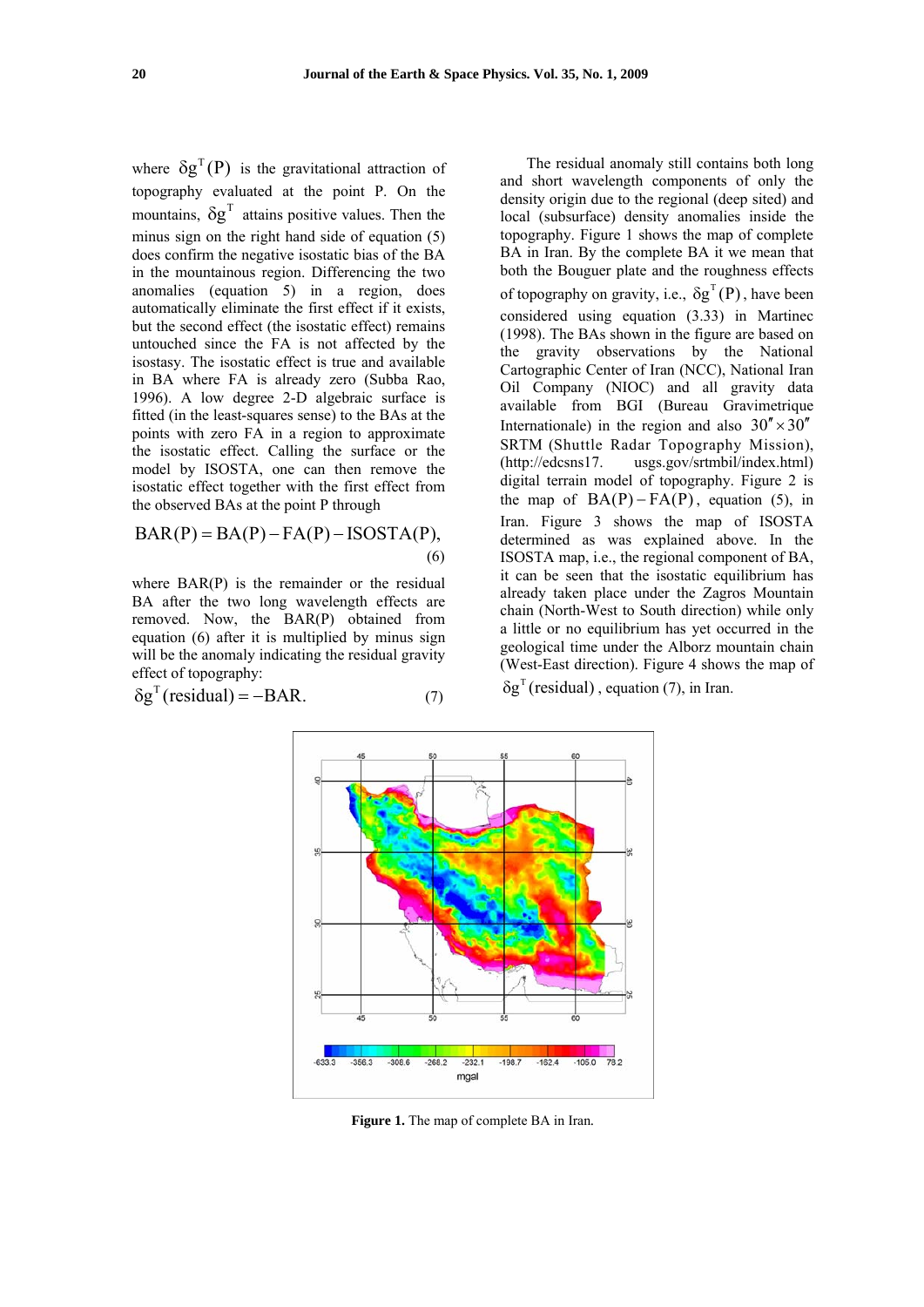

**Figure 2.** The map of  $BA - FA$ , equation (5).



**Figure 3.** The map of ISOSTA.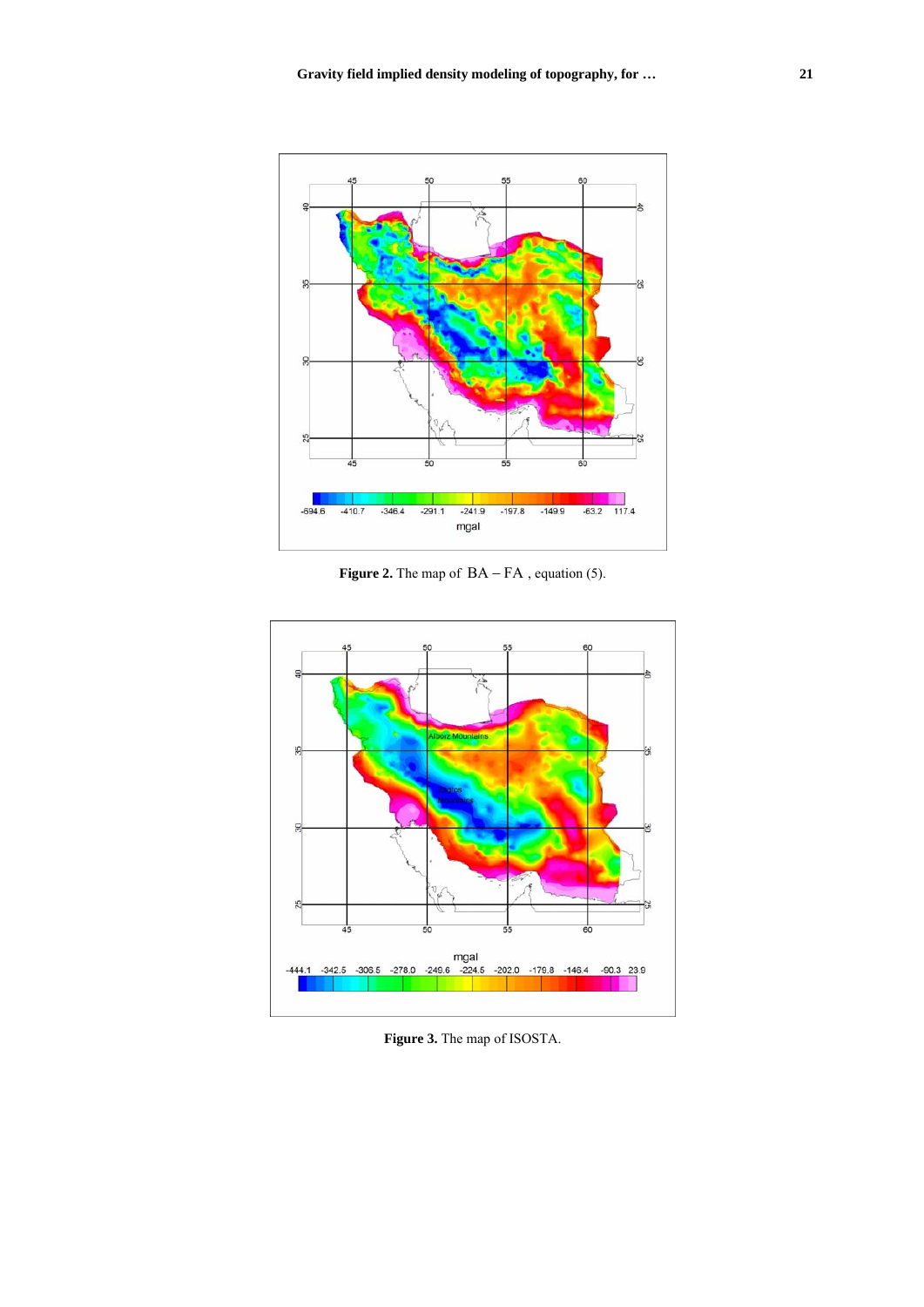

**Figure 4.** The map of  $\delta g^T$  (residual), equation (7), in Iran.

There are different techniques for separation of local component from the regional in a gravity anomaly field namely: high pass filtering, low order polynomial fitting, upward continuation (Thurston and Brown, 1992), and using GGMs. In this research we will be using GGMs for the separation.

## **3.1 GLOBAL GEOPOTENTIAL MODEL APPROXIMATION**

Employing a GGM, the residual topographical effect on gravity,  $\delta g^{T}$  (residual), is decomposed into its regional and local components:

$$
\delta g^{T}(\text{residual}) = \delta g^{T}(\text{regional}) + \delta g^{T}(\text{local}).
$$
\n(8)

Newly developed GGMs, e.g., EIGEN-GL04C, seem to be superior to the old GGMs, e.g. EGM96. EIGEN-GL04C is a geopotential model of the Earth, a combined solution, accommodating the satellite GRACE, LAGEOS mission data,  $0.5^{\circ} \times 0.5^{\circ}$  mean FA surface gravity anomalies, and the altimetry surface data (http://www.gfz-potsdam.de/pb1/op /grace/ results/). But the new and old models showed almost the same performance in Iran concerning their accuracy in computing the geoid, (Sedighi et al. 2007). The EGM96 model is in the form of a finite series of spherical harmonics complete to degree and order 360, thus, recovering the geoid and gravity anomaly features of wavelengths of 110 km and longer. The model can be used to provide a band of long wavelength free air gravity anomalies up to a harmonic degree selected by a user; of course not exceeding the maximum degree (360) of the model. It can be converted to the same band BAs, using a DTM in addition. For this, the DTM should be first transferred (analyzed) into its spherical harmonic series based on the spherical harmonic functions, (Nahavandchi, 2003). The model is called the Harmonic Topography Model (HTM). The long wavelength part of the HTM transferred to the geopotential coefficients (Vaníček P et al. 1995) is subtracted from the potential coefficients of the selected GGM, yielding the geopotential model corrected for the topographical effect (GGMT). Subtracting the normal (ellipsoidal) potential field (expressed in spherical harmonics) from the GGMT yields the long wavelength potential anomaly field (TGMT) of the Earth in the absence of topography. The gravity anomaly implied by TGMT is then the long wavelength BA. Figure 5 shows the long wavelength BAs derived from the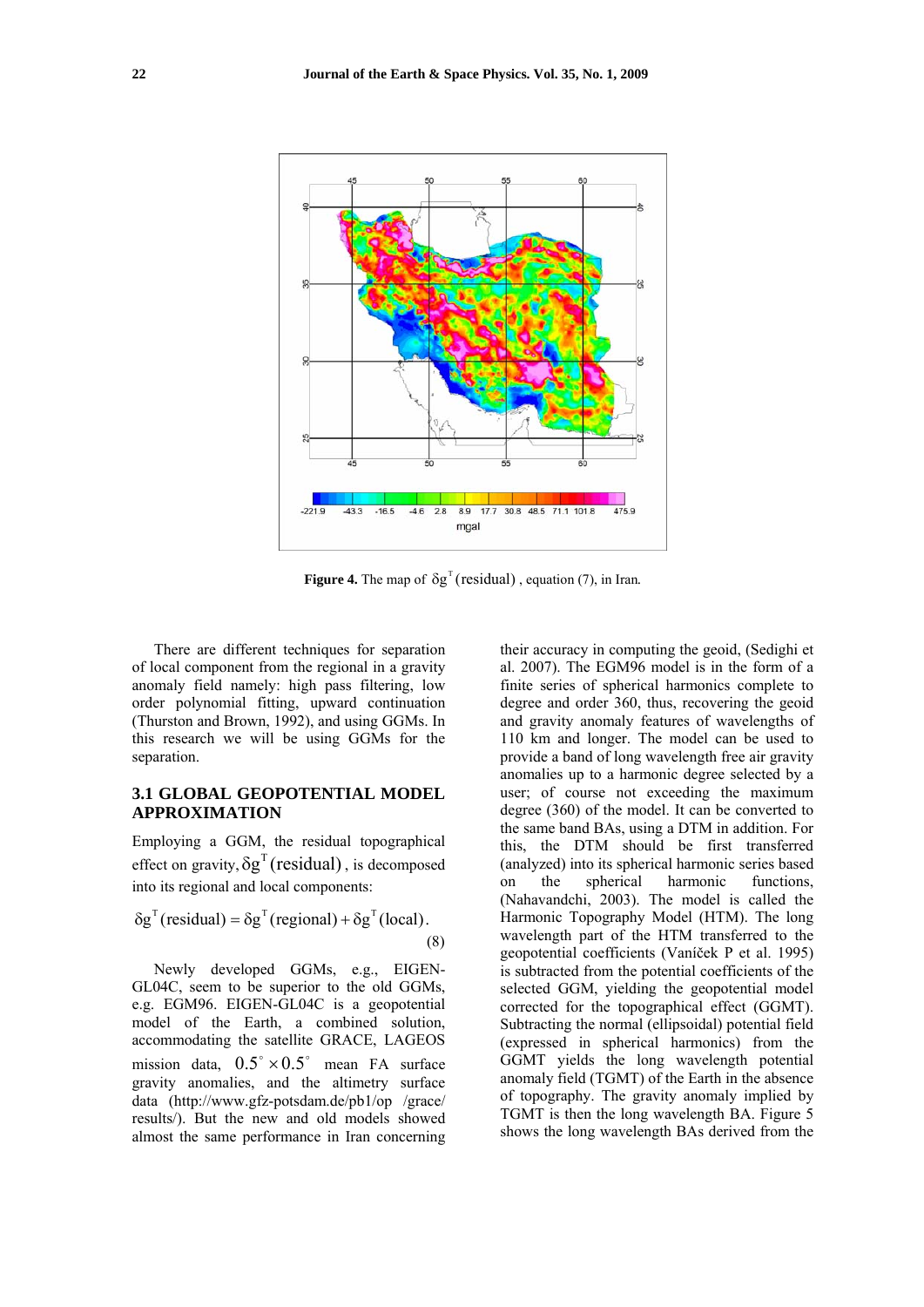EGM96 model up to the degree and order of 360. Figure 6 shows the map of EGM96-derived BA-FA. Figure 7 shows the ISOSTA map derived from the EGM96 geopotential model in a similar way to that explained in the previous section. Figure 8 is then the long wavelengths EGM96-derived topographical effect  $\delta g^T$  (long wavelengths) up to the wavelength of 110 km or the harmonic degree 360, reduced in accordance with the equations (6) and (7). Figure 9 shows the local topographical effect on gravity,<br>  $\delta g^T$ (local), obtained by subtracting the  $\delta g^{T}$ (long wavelengths) from the observed residual topographical effect,  $\delta g^{\text{T}}$  (residual), shown in figure 4. The local components in figure 9 contain the short wavelengths ranging from 110 km and shorter (Hackney et al. 2004). According to the relation (1), the local wavelengths belong close to the crustal structures located roughly at a depth of about 20 km to top surface. In other words, the local components contain effects from structures at depths of less than 20 km including the topography.

## **4 SUBSURFACE DENSITY MAPPING**

The local gravity data  $\delta g^{T}$  (local) extracted by the method mentioned above are now an assembly of groups of local data each group representing its own local topography underneath. Hence, the topographical area of each group has to be delimited. According to the longest wavelength available in the data (110 km), the data is divided into groups representing sub-regions of approximately  $100 \text{ km} \times 100 \text{ km}$  area in the region. Considering also the diversity of geological formations, the region of Iran is divided into eight sub-regions of different geological formations shown in figure 10. Based on the locations of boundary lines of the subregions the data is dismantled into 8 groups, each group representing its own sub-region. As mentioned in the previous section, for the mapping, one can then go to a depth of 20 km under the surface which is more than the depth of topography needed to be modeled in this research.



**Figure 5.** Long wavelengths BA derived from EGM96 model.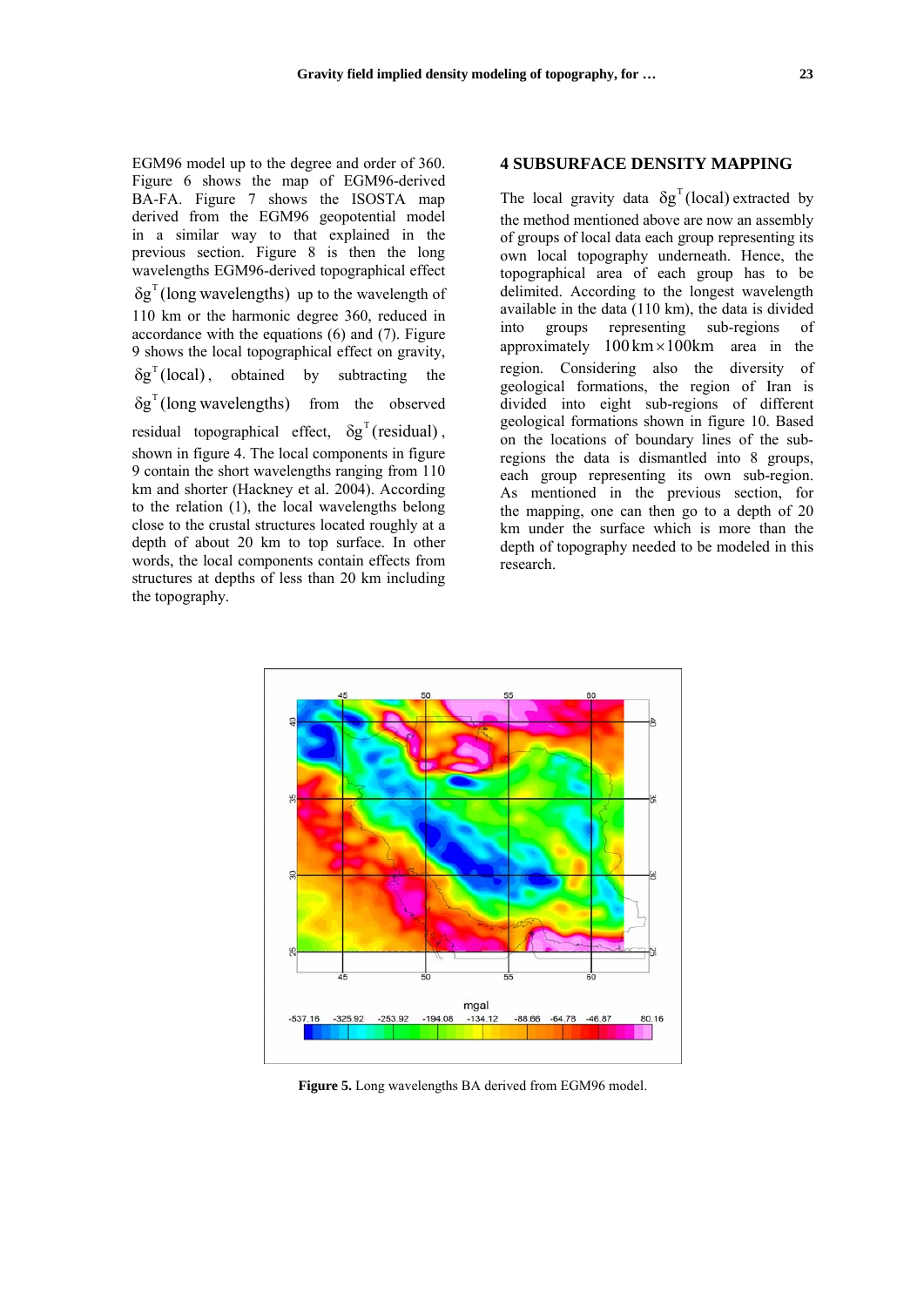

**Figure 6.** The map of EGM96-derived BA-FA.



**Figure 7.** The map of EGM96-derived ISOSTA.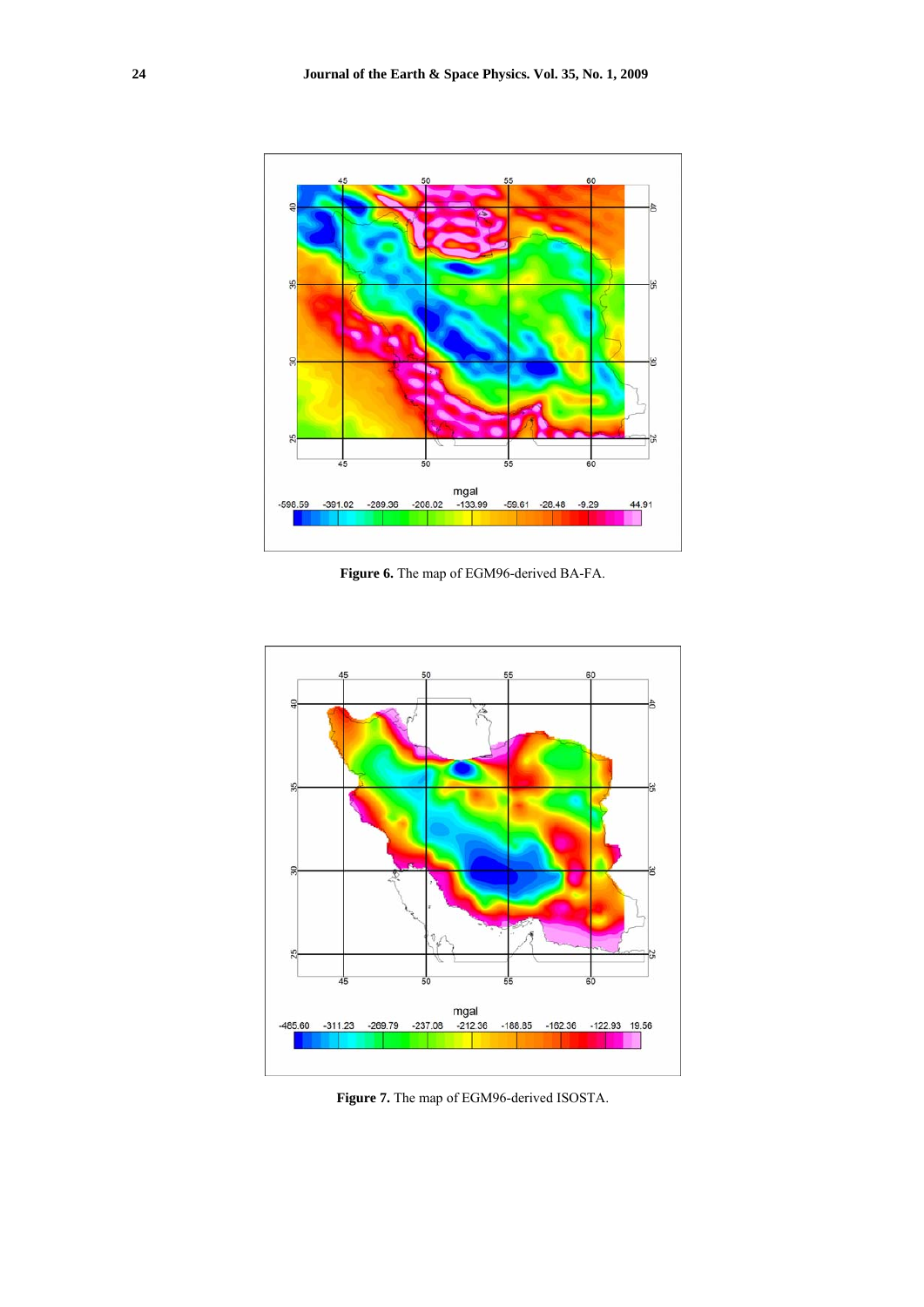

**Figure 8.** The map of the EGM96-derived  $\delta g^T$  (long wavelengths).



**Figure 9.** Map of the  $\delta g^T$  (local).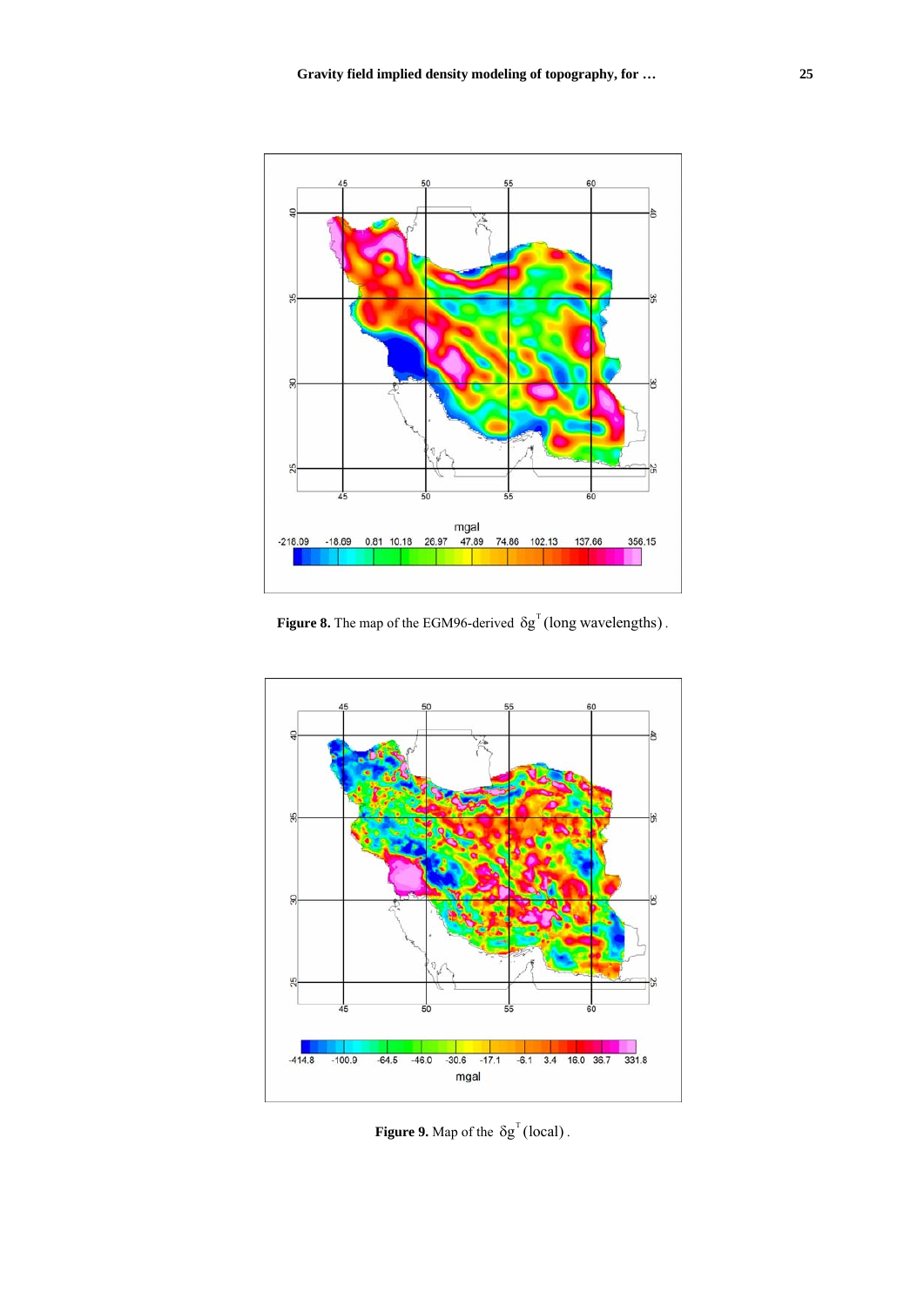

**Figure 10.** Delimits of the 8 sub-regions in Iran.

For the density modeling of topography underneath a sub-region, the corresponding group of gravity data is first taken to spectral analysis by the method of Power Spectral Analysis (PSA). PSA would provide a reliable basis of information for the techniques estimating the depths of density source bodies. The depth of a source body is related to the slope of the linear segments of the corresponding gravity power spectrum (Najandjock et al. 2006). Figure 11 shows the radially averaged power spectrum of the gravity data in the so called Center1 sub-region shown in figure 10.

There are 4 different slopes recognized in the profile for which the thickness layers are "topography, 1.5 km, 3 km, 11.5 km, 25 km", and the corresponding frequency bands are "high-pass frequency 0.00022, band-pass frequency<br>(0.00022-0.000165), band-pass frequency  $(0.00022 - 0.000165)$ , band-pass (0.000165-0.00005), band-pass frequency (0.00005-0.00002) and low-pass frequency 0.00002" respectively. Using the Apparent Density Mapping (ADM) technique (Singh et al. 2003), the lateral mass density distribution of each thickness layer is estimated. For the estimation, an average density proportional to the average depth of the layer considering the depth compact factor is required. Now by the forward modeling (Beck, 1981), the result of ADM for each thickness layer is transformed into its 3-D density model by forward and inverse trial and error attempts until the 3-D model of the thickness layers generates gravity distribution similar to the observed local gravity data within an acceptable error budget. Assembly of the 3-D density models of the thickness layers in one subregion and assembling of the sub-regions results in a 3-D density model called the 3-D GRAvity implied DENsity (GRADEN) model of the region. Figure 12 shows the GRADEN model of density for the region of Iran. Figure 13 shows the topographical portion of the GRADEN model.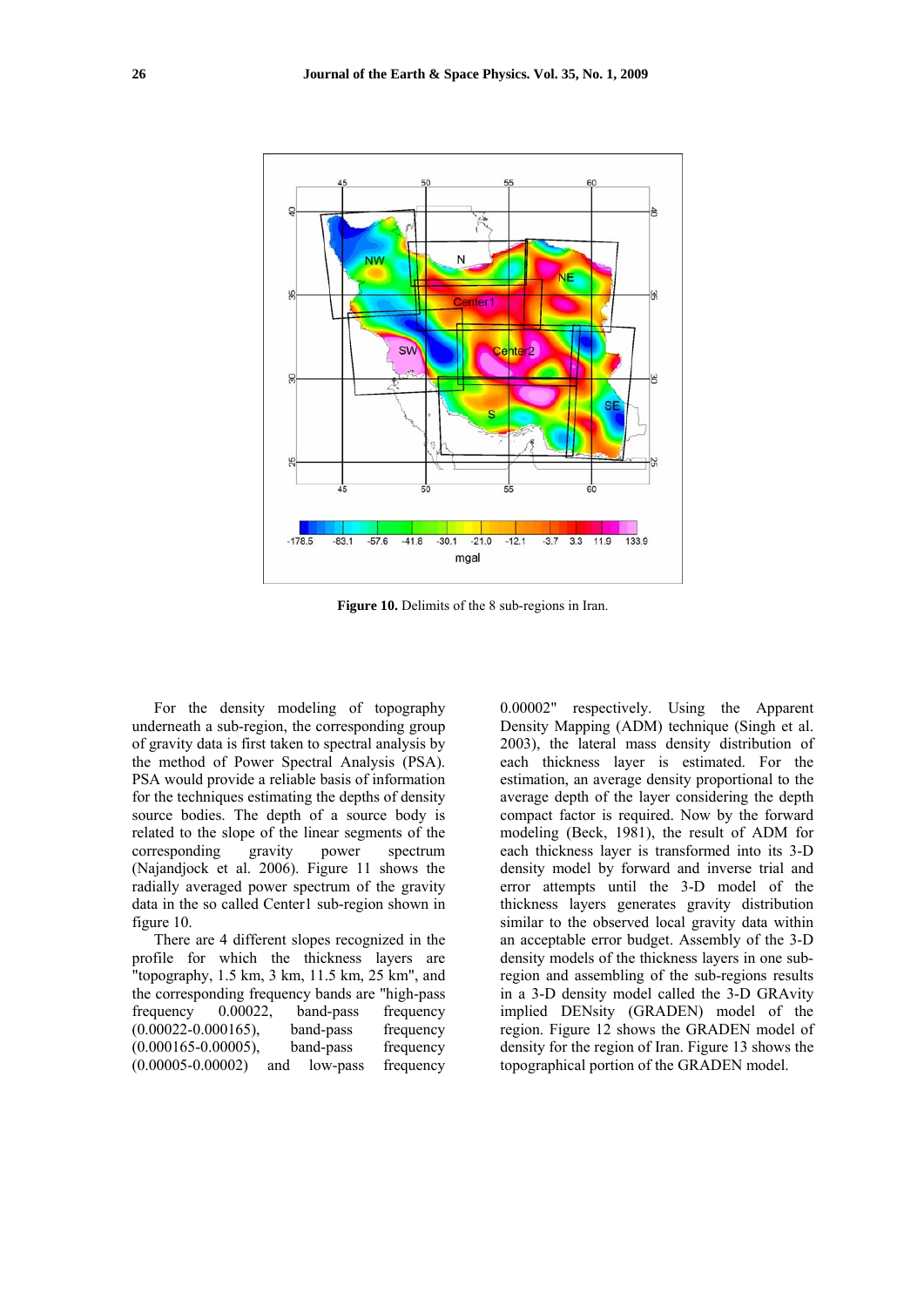

**Figure 11.** Radially averaged power spectrum of the sub-region called Centerl.



**Figure 12.** A 3-D GRADEN model of density in Iran.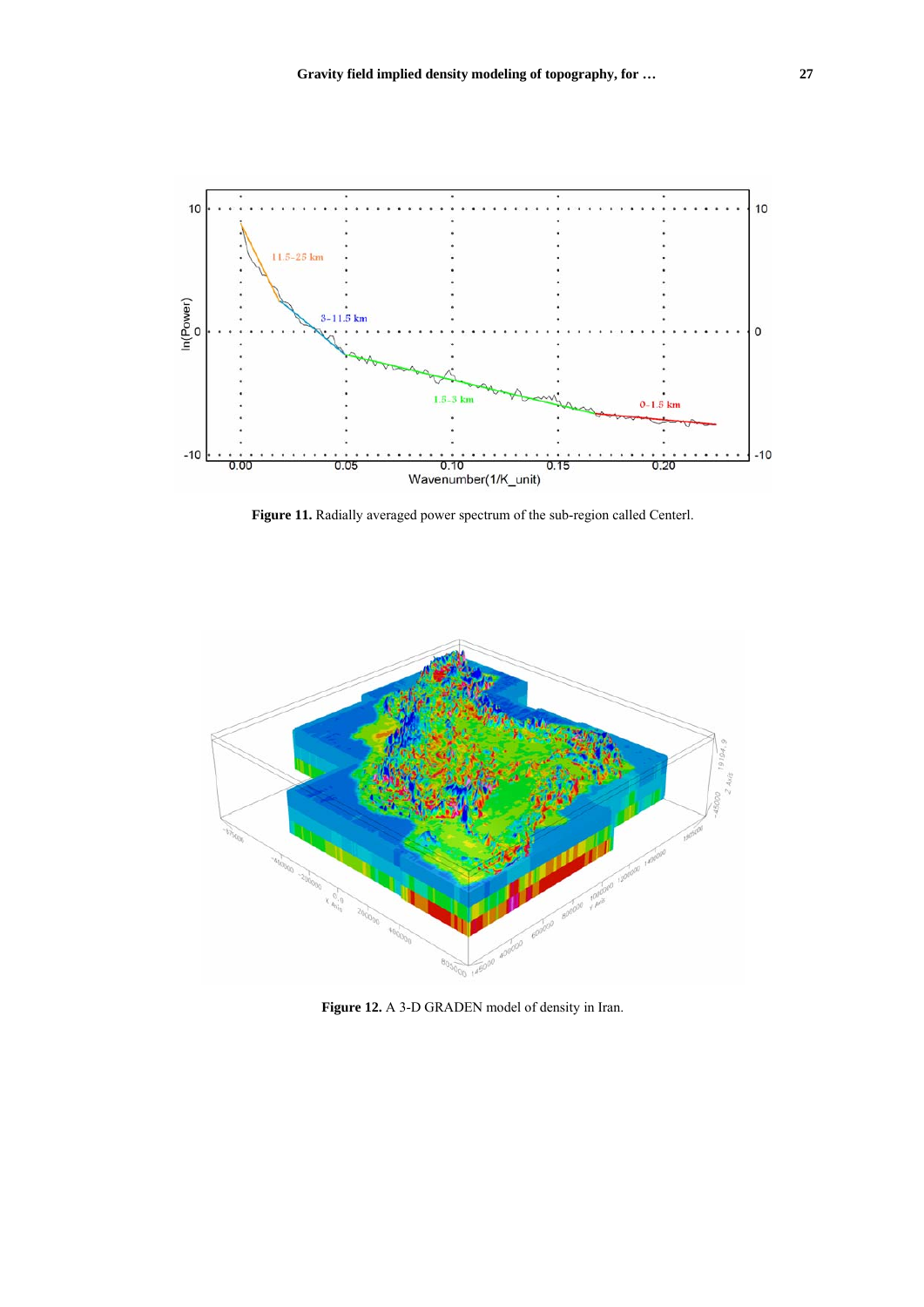

**Figure 13.** GRADEN model (topographical portion).

#### **5 CONTRIBUTIONS TO THE GEOID**

The GRADEN model determined above accommodating the radial and lateral distributions of density into topography is different from the nominal constant density assumption of topography. The difference certainly demonstrates some contribution towards the geoidal height. For the numerical evaluation of the contribution, the Stokes-Helmert geoid software (http://gge.unb.ca/ Research/GRL/ Geodesy Group/) was modified to account for the variable density of topography. In the Stokes-Helmert scheme, the geoid is computed generally in four steps: a) the observed FA on the terrain is transferred to the Helmert space by subtracting DTE (Direct Topographical Effect on gravity) evaluated on the terrain. b) the transferred FA is continued downward to the cogeoid level. In this continuation the SITE (Secondary Indirect Topographical Effect on gravity) is applied. c) the co-geoid is computed by the Stokes integral using the anomalies continued downward onto the co-geoid. d) finally the cogeoid is transformed to the geoid applying the PITE (Primary Indirect Topographical Effect on potential). The effects DTE, SITE, and PITE are computed applying spherical approximation in according to Martinec (1998).

To evaluate the contribution, a "reference" geoid is first computed applying the constant (reference) density of the region equal to  $\rho = 2670 \text{ kg.m}^{-3}$ . Figure 15 shows the reference geoid in Iran. Figure 15 shows the contribution of GRADEN minus the constant density.

Numerical statistics of the contributions shown in figure 15 are given in the following table.

### **6 CONCLUSIONS**

The GRADEN map and the information inside could be arbitrarily digitized in point values, provided that the spacing of information of course depends on the spatial distribution of the original observed local gravity data in the region. The 3-D GRADEN model reasonably fits the 2-D GEODEN model in the surface level as it was shown in the sub-region S (figure 14). The GGMs, because of their global characteristics and multiple satellites of various inclinations used in deriving the models, are unbiased in estimating the long wavelength features of the Earth gravity field. Hence, they are reliable in estimating the long wavelength gravity anomalies originated from densities deep sited in the Earth. But the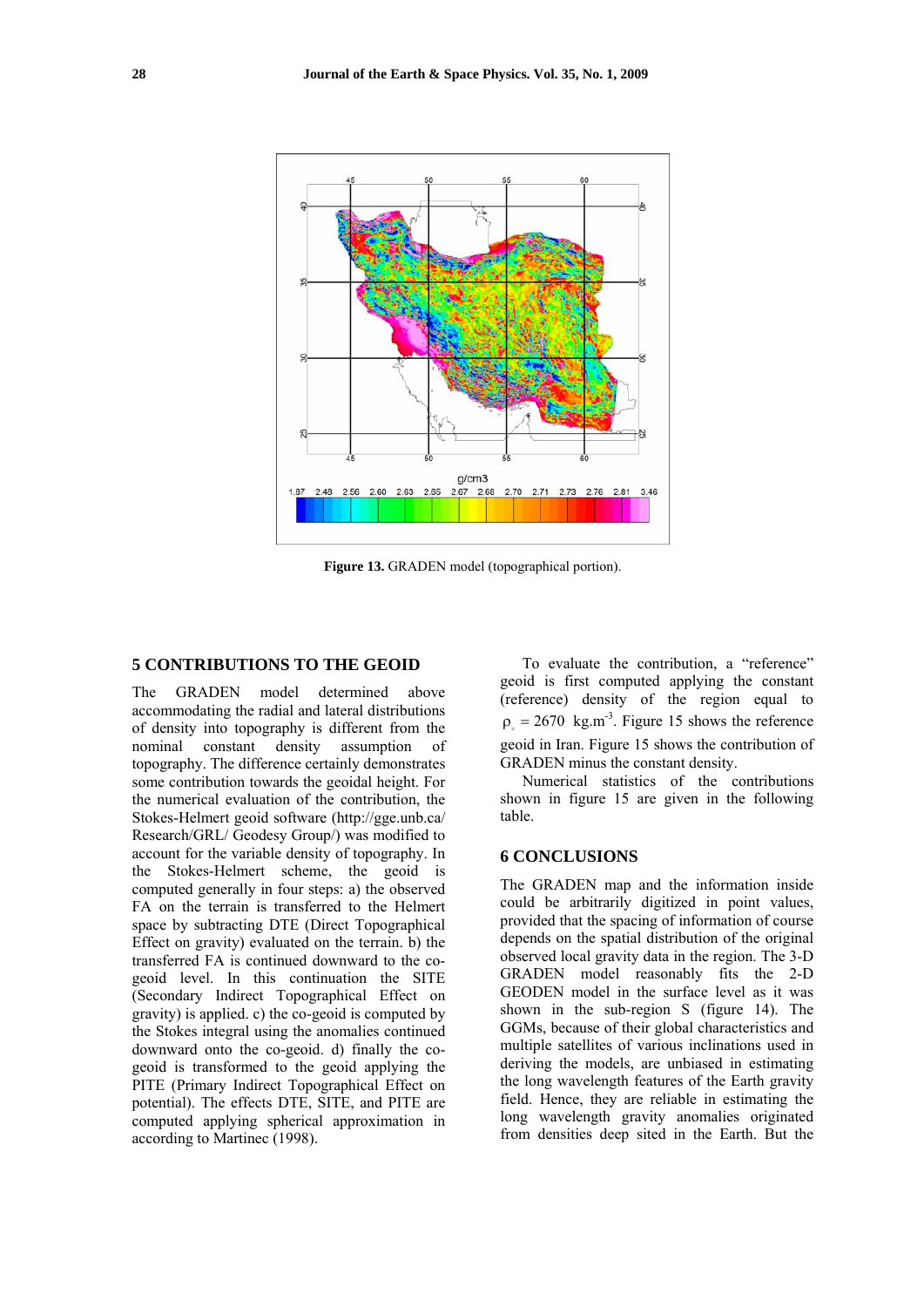| Difference between the reference<br>and GRADEN geoid models | $Min.$ (m) | $Max.$ (m) | Mean $(m)$ | Standard<br>Deviation (m) |
|-------------------------------------------------------------|------------|------------|------------|---------------------------|
|                                                             | $-1.05$    | 0.56       | 0.04       | 0.07                      |

The statistics of differences between the GRADEN and GEODEN models in geoid.



**Figure 14.** The reference geoid in Iran.



**Figure 15.** Contribution of the GRADEN model minus the constant density to the geoid in Iran.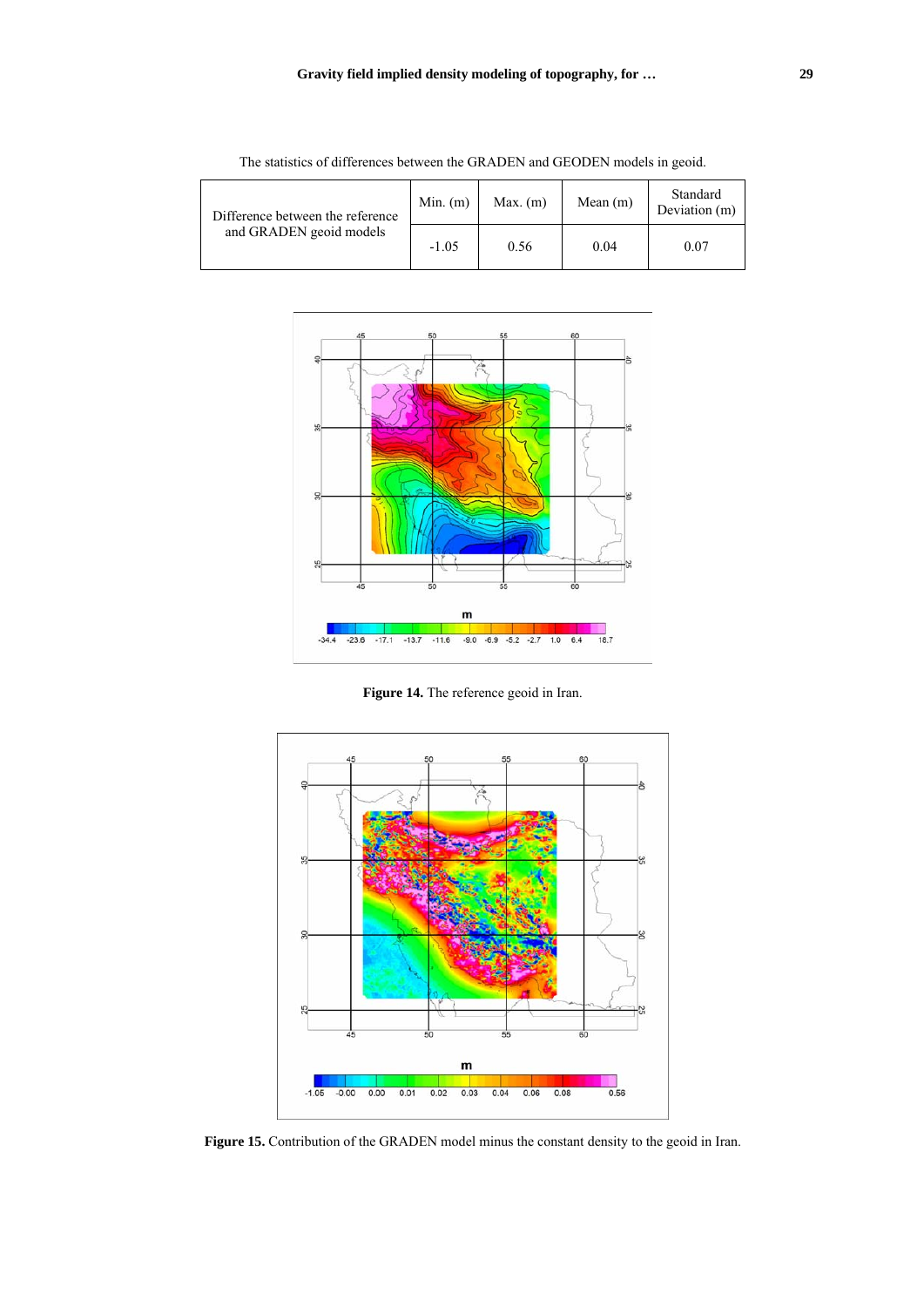harmonic resolution of the GGM models is not enough to extend the estimation of anomalies by a GGM model close to the local or subsurface features. By the GGM of 360 harmonic resolution used, the GRADEN model contains density information beneath the surface to a depth of almost 20 km. In computing the geoid contribution, only the density information of topography in Iran was used in the 3-D integrals of topographical effects. Considering the uncertainty of the GRADEN model which is unavoidable in describing the lateral distribution of density, one may rely on the resolution by Vaníček and Martinec (1994) saying that a knowledge of topographical density variation in the lateral direction good to about 5% is sufficient to compute a geoid accurate to a few centimeters. But the contribution of a GRADEN model itself to the geoid is considerable as shown by figure 15. The contribution on the RMS scale is about 7 centimeters but it may reach up to a few decimeters in few places in the region. They are mountainous places.

#### **REFERENCES**

- Beck, A. E., 1981, Physical Principles of Exploration Methods. MacMillan, London, p. 73.
- Featherstone, W. E., 1997, On the use of the geoid in geophysics: A case study over the north-west shelf of Australia, Explor. Geophys., **28**, 52-57.
- Hackney, R. I., Featherstone, W. E., and Gotze, H-J., 2004, Regional–residual gravity field separation in the Central Andes using global geopotential models. ASEG 17th Geophysical Conference and Exhibition, Sydney 2004.
- Huang, J., Vaníček, P., Pagiatakis, SD, Brink, W., 2001, Effect of topographical density on geoid in the Canadian Rocky Mountains. J. Geodesy., **74**, 805-815.
- Kuhn, M., 2001, Density modelling for geoid determination, Proceedings of GGG2000 IAG International Symposium, Banff, Alberta, Canada, August 2000, pp. 271-276.
- Lemoine, FG., Kenyon, SC., Factor, JK., Trimmer, RG., Pavlis, NK., Chinn, DS., Cox, CM., Klosko, SM., Luthcke, SB., Torrence, MH., Wang, YM., Williamson, RG., Pavlis, EG., Rapp, RH., and Olson, TR., 1998, The development of the joint NASA GSFC and NIMA geopotential model EGM96. NASA/TP-1998-206861, NASA, Greenbelt.

Martinec, Z., 1998, Boundary-Value Problems for

Gravimetric Determination of a Precise Geoid. Springer-Verlag, Berlin Heidelberg, New York.

- Mishra, D.C., Laxman, G., Arora, K., 2004, Large-wavelength gravity anomalies over the Indian continent: Indicators of lithospheric flexure and uplift and subsidence of Indian Peninsular Shield related to isostasy. RESEARCH COMMUNICATIONS-CURRENT SCIENCE, **86**, 861-867.
- Nahavandchi, H., 2003, A comparison of different procedures of handling the effects of close and distant topographic masses in gravimetric geoid computations with the classical and recent formulae. Newton's Bulletin-n°1, Dec. 2003-ISSN 1810-8555.
- Najandjock, N. P., Manguelle-Dicoum, E., Ndougsa-Mbarga, T., and Tabod, C. T., 2006, Spectral analysis and gravity modeling in the Yagoua, Cameroon, sedimentary basin. Geofis. Int., **45**(2), 209-215.
- Sedighi, M., Najafi Alamdari, M., Djamour, Y., and Nankali, H. R., 2007, Comparison of geopotential models-A case study in Iran, EGU2007-A-02142; G3-1WE5P-0344.
- Singh, AP., Mishra, DC., Laxman, G., 2003, Apparent Density Mapping and 3-D Gravity Inversion of Dharwar Crustal Province. J. Ind. Geophys. Un., **7**, 1-9.
- Subba, Rao, DV., 1996, Resolving Bouguer anomalies in continents-A new approach. Geophys. Res. Lett., **23**, 3543-3546
- Thurston, J. B., and Brown, R. J., 1992, The Filtering Characteristics of Least-squares Polynomial Approximation for Regional/Residual Separation. Canadian J. Exp. Geophys., **28**, 71-80.
- Tziavos, IN., and Featherstone, WE., 2001, First results of using digital density data in gravimetric geoid computation in Australia., in Sideris MG (ED), Gravity, Geoid and Geodynamics, Springer, Berlin, pp. 335-340.
- Tziavos, IN., Sideris, MG., and Sünkel, H., 1996, The effect of surface density variations on terrain modelling-a case study in Austria. Report 96.2, Finnish Geodetic Institute, 99- 110.
- Vaníček, P., and Martinec, Z., 1994, The Stokes-Helmert scheme for the evaluation of a precise geoid, Manuscr. Geodaet., **19**, 119-128.
- Vaníček, P., Najafi, M., Martinec, Z., Harrie, L., and Sjöberg, LE., 1995, Higher degree reference field in the generalized Stokes-Helmert scheme for geoid computation. J. Geodesy., **70**, 176-182.